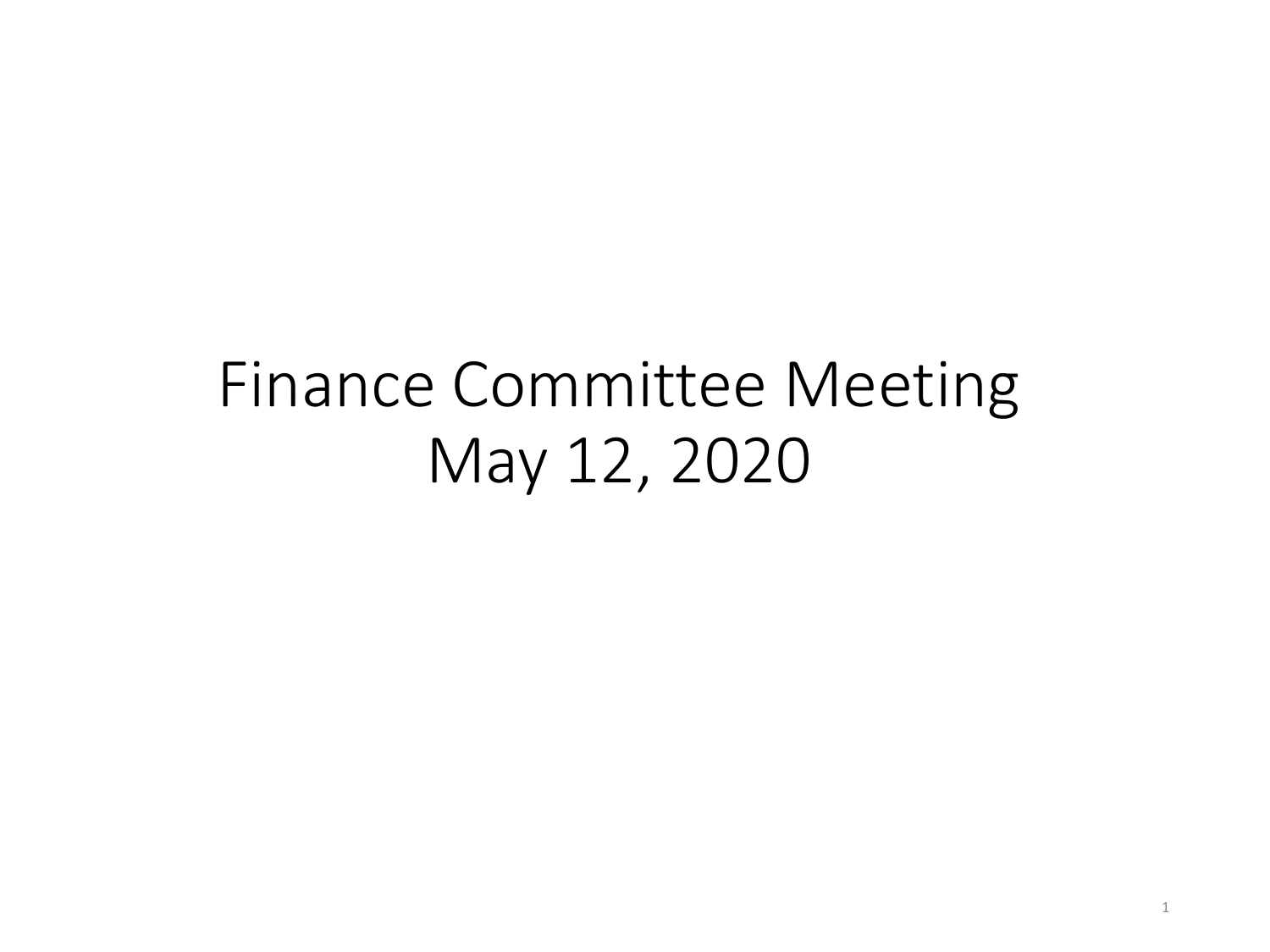# Meeting Agenda

- 1. Financial Impact of COVID-19
- 2. 2019-20 Projected Budget Outcomes
- 3. 2020-21 General Fund Budget
- 4. Items from the Committee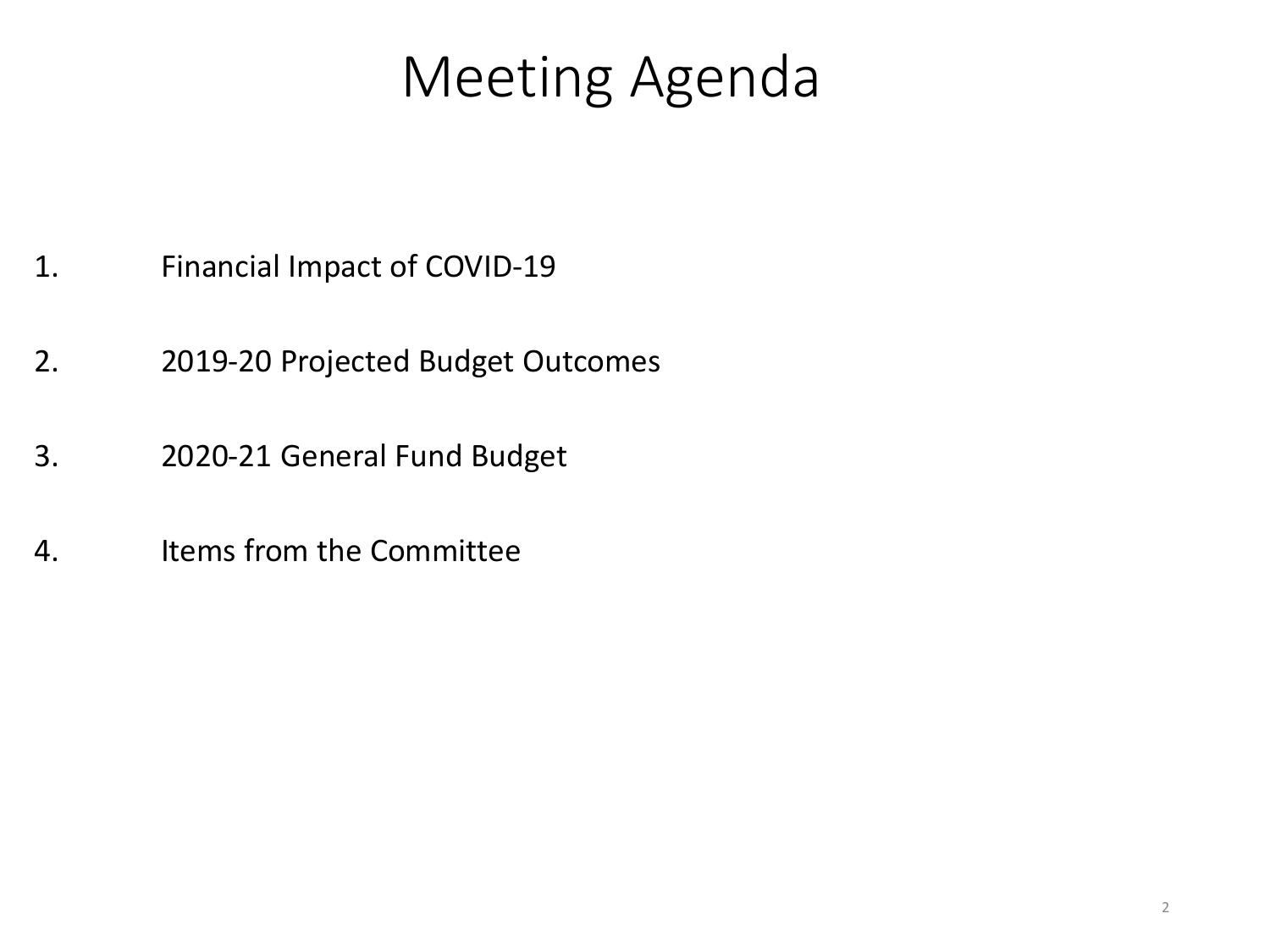## Financial Impact of COVID-19 - Revenues

| Assumptions 2/24/2020                          | Assumptions 4/15/2020                                              |  |  |  |  |
|------------------------------------------------|--------------------------------------------------------------------|--|--|--|--|
|                                                | Changes 5/12/2020                                                  |  |  |  |  |
| <b>Real Estate Taxes</b>                       |                                                                    |  |  |  |  |
| Millage Rate Increase: discussed 1.5%-2%<br>1. | <b>TBD</b><br>$\mathbf{1}$ .                                       |  |  |  |  |
| Collection Rate: 96.8%<br>2.                   | 2.<br>94%<br>updated to 95.5%                                      |  |  |  |  |
| Assessment Appeals: N/A<br>3.                  | <b>TBD</b><br>3.                                                   |  |  |  |  |
| Delinquent Taxes: \$470,000<br>4.              | 25% reduction or \$117,500 less<br>4.                              |  |  |  |  |
| Transfer Taxes: \$520,000<br>5.                | 25% reduction or \$130,000 less<br>5.                              |  |  |  |  |
| Earned Income Tax: \$3,389,000                 | 2019-2020 reduced est. by 8% or \$259,336                          |  |  |  |  |
|                                                | 2020-2021 reduced 15% or \$508,350                                 |  |  |  |  |
| Interest Earnings: 1.25%-2.5%                  | 0.25-0.75% which equates to \$175,000 less                         |  |  |  |  |
|                                                |                                                                    |  |  |  |  |
| <b>State Subsidies</b>                         | At best flat for each and likely delayed                           |  |  |  |  |
| Basic Ed: 1%<br>1.                             | Reduced by \$45,000<br>1.                                          |  |  |  |  |
| Special Ed: 1%<br>2.                           | Reduced by \$15,000<br>2.                                          |  |  |  |  |
| Transportation: flat<br>3.                     |                                                                    |  |  |  |  |
| Federal Assistance CARES Act - N/A             | Est. \$400 M for PA distributed similar to Federal Title I funding |  |  |  |  |
|                                                | Lampeter-Strasburg SD share \$332,071                              |  |  |  |  |
|                                                |                                                                    |  |  |  |  |
| Act 1 base index:                              | Based on PA wages and US school costs. Trailing data so very       |  |  |  |  |
| $2020 - 2021 - 2.6%$                           | likely to impact Districts for several years.                      |  |  |  |  |
| $2021 - 2022 - 3.2%$                           |                                                                    |  |  |  |  |
| 2022-2023 - 3.3%                               |                                                                    |  |  |  |  |
| $2023 - 2024 - 3.4%$                           |                                                                    |  |  |  |  |
| 2024-2025 - 3.5%                               |                                                                    |  |  |  |  |
|                                                |                                                                    |  |  |  |  |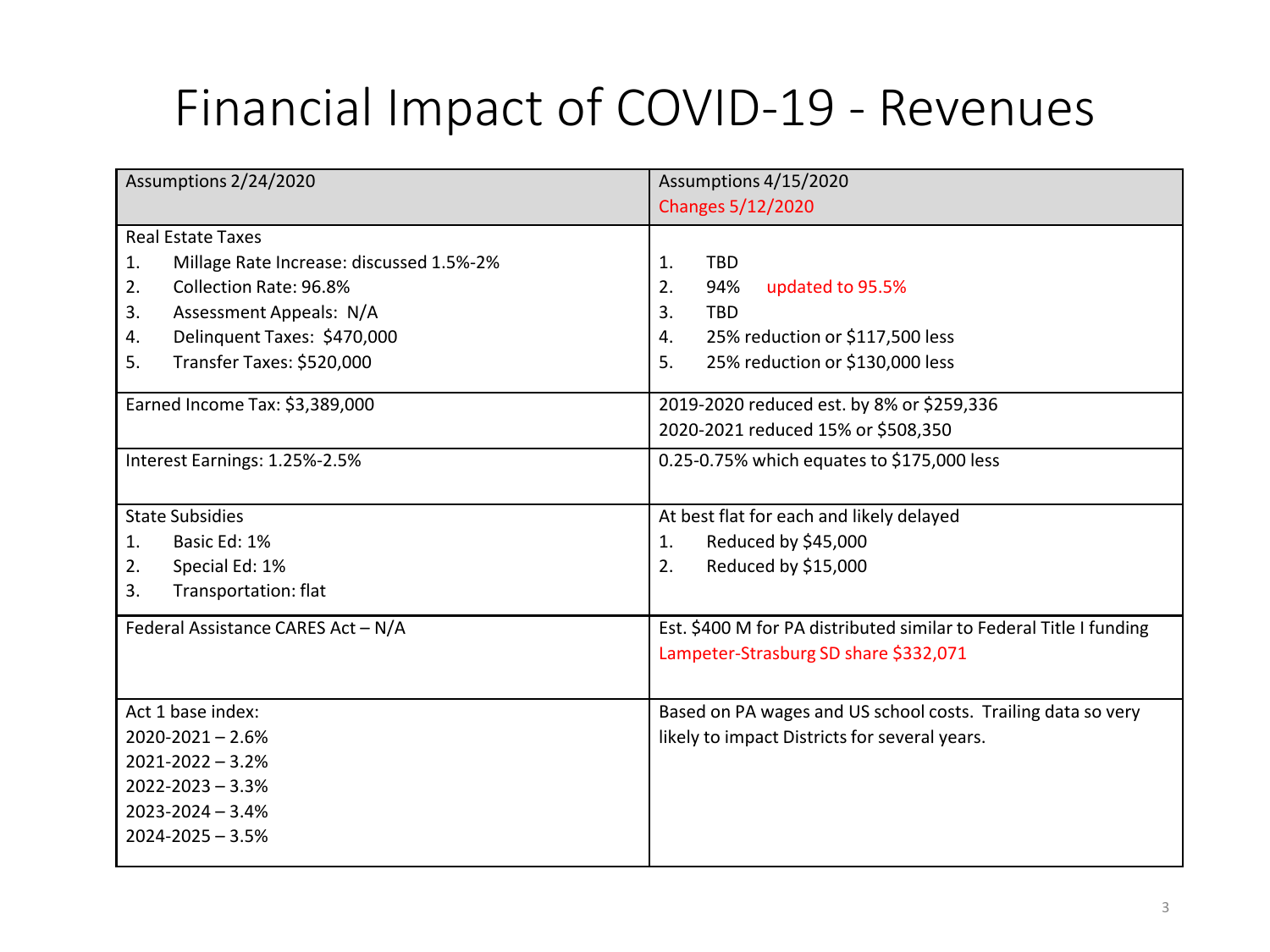# Financial Impact of COVID-19 - Expenses

| Assumptions 2/24/2020                                                                                                                                                                      | Assumptions 4/15/2020<br>Changes 5/12/2020                                                                                                                                       |
|--------------------------------------------------------------------------------------------------------------------------------------------------------------------------------------------|----------------------------------------------------------------------------------------------------------------------------------------------------------------------------------|
| Enterprise Accounts designed for revenues to offset expenses<br>School Age Child Care (SACC)<br>1.<br><b>Food Service</b><br>2.                                                            | No revenues for SACC and just Federal subsidies for Food Service<br>Use SACC fund balance<br>1.<br>General Fund est. transfer to Food Service in 2019-2020 of<br>2.<br>\$195,000 |
| Federal Grants - Title I and II - federal funds offset expenses                                                                                                                            | Anticipate minor impact to 2019-2020                                                                                                                                             |
| Unemployment Compensation claims (Districts are self-insured)                                                                                                                              | Anticipate minor impact in both years                                                                                                                                            |
| PSERS actuarial projections:<br>2019-2020 - 34.29% (est. net exp. \$4 M)<br>2020-2021 - 34.51%<br>2021-2022 - 34.95%<br>$2022 - 2023 - 35.62%$<br>2023-2024 - 36.12%<br>2024-2025 - 36.60% | Early estimates are for these figures to increase 1-3% beginning<br>in 2021-2022                                                                                                 |
| Utilities - electric, natural gas, fuel, water and sewer                                                                                                                                   | Estimate \$75,000 savings for 2019/20                                                                                                                                            |
| Allocations - copy paper, supplies, equipment, repairs, travel,<br>dues, etc.                                                                                                              | 2019/20 freeze: projected savings \$136,550<br>2020/21 reserve (hold 25% of allocations to determine severity<br>of financial crisis): \$368,386                                 |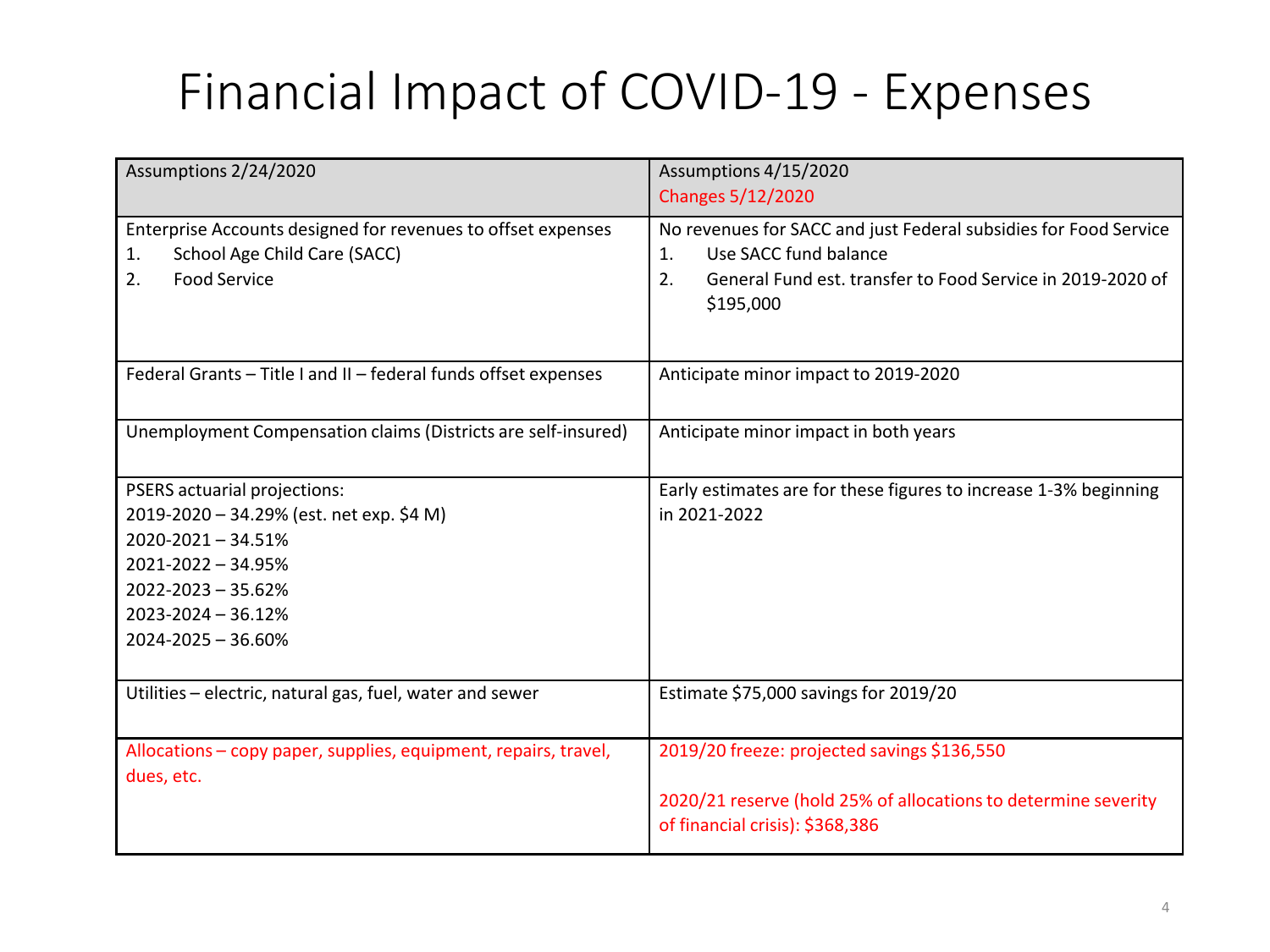# 2019-20 Projected Budget Outcomes

|                                                                                                                 | 2019-20       | 2019-20      | S                 | % Variance |
|-----------------------------------------------------------------------------------------------------------------|---------------|--------------|-------------------|------------|
|                                                                                                                 | <b>Budget</b> | Projected    | <b>Difference</b> | to Budget  |
|                                                                                                                 |               |              |                   |            |
| <b>Total Fund Balance - Beginning</b>                                                                           | 6,636,930     | 7,752,052    | 1, 115, 122       |            |
|                                                                                                                 |               |              |                   |            |
| <b>Revenue:</b>                                                                                                 |               |              |                   |            |
| Local                                                                                                           | 40,979,010    | 40,701,709   | (277, 301)        | $-0.68%$   |
| <b>State</b>                                                                                                    | 12,944,970    | 13, 169, 202 | 224,232           | 1.73%      |
| Federal                                                                                                         | 462,650       | 478,310      | 15,660            | 3.38%      |
| <b>Other Financing Sources</b>                                                                                  | 0             | 0            |                   |            |
| Total:                                                                                                          | 54,386,630    | 54,349,221   | (37, 409)         | $-0.07%$   |
|                                                                                                                 |               |              |                   |            |
| <b>Expenditures</b>                                                                                             | 55,164,010    | 54,256,376   | (907, 634)        | $-1.65%$   |
| <b>Transfer to Food Service</b>                                                                                 | 0             | 195,000      |                   |            |
| <b>Transfer to Capital Reserve</b>                                                                              | 0             | 0            |                   |            |
| <b>Total Expenditures and Transfers</b>                                                                         | 55,164,010    | 54,451,376   | (712, 634)        | $-1.29%$   |
|                                                                                                                 |               |              |                   |            |
| <b>Operating Balance:</b>                                                                                       | (777, 380)    | (102, 155)   |                   |            |
|                                                                                                                 |               |              |                   |            |
| <b>Total Fund Balance - Ending</b>                                                                              | 5,859,550     | 7,649,897    |                   |            |
|                                                                                                                 |               |              |                   |            |
| <b>Assigned for Retirement</b>                                                                                  | 1,300,000     | 1,300,000    |                   |            |
| <b>Assigned for Lost Appeals</b>                                                                                | 171,710       | 171,710      |                   |            |
| <b>Assigned for Technology</b>                                                                                  | 48,000        | 48,000       |                   |            |
| <b>Unassigned Fund Balance</b>                                                                                  | 4,339,840     | 6,130,187    |                   |            |
| <b>Total Fund Balance</b>                                                                                       | 5,859,550     | 7,649,897    |                   |            |
|                                                                                                                 |               |              |                   |            |
| Note - 2018-2019 budget surplus of \$1,567,084 is recommended to carry fwd in Unassigned Fund<br><b>Balance</b> |               |              |                   |            |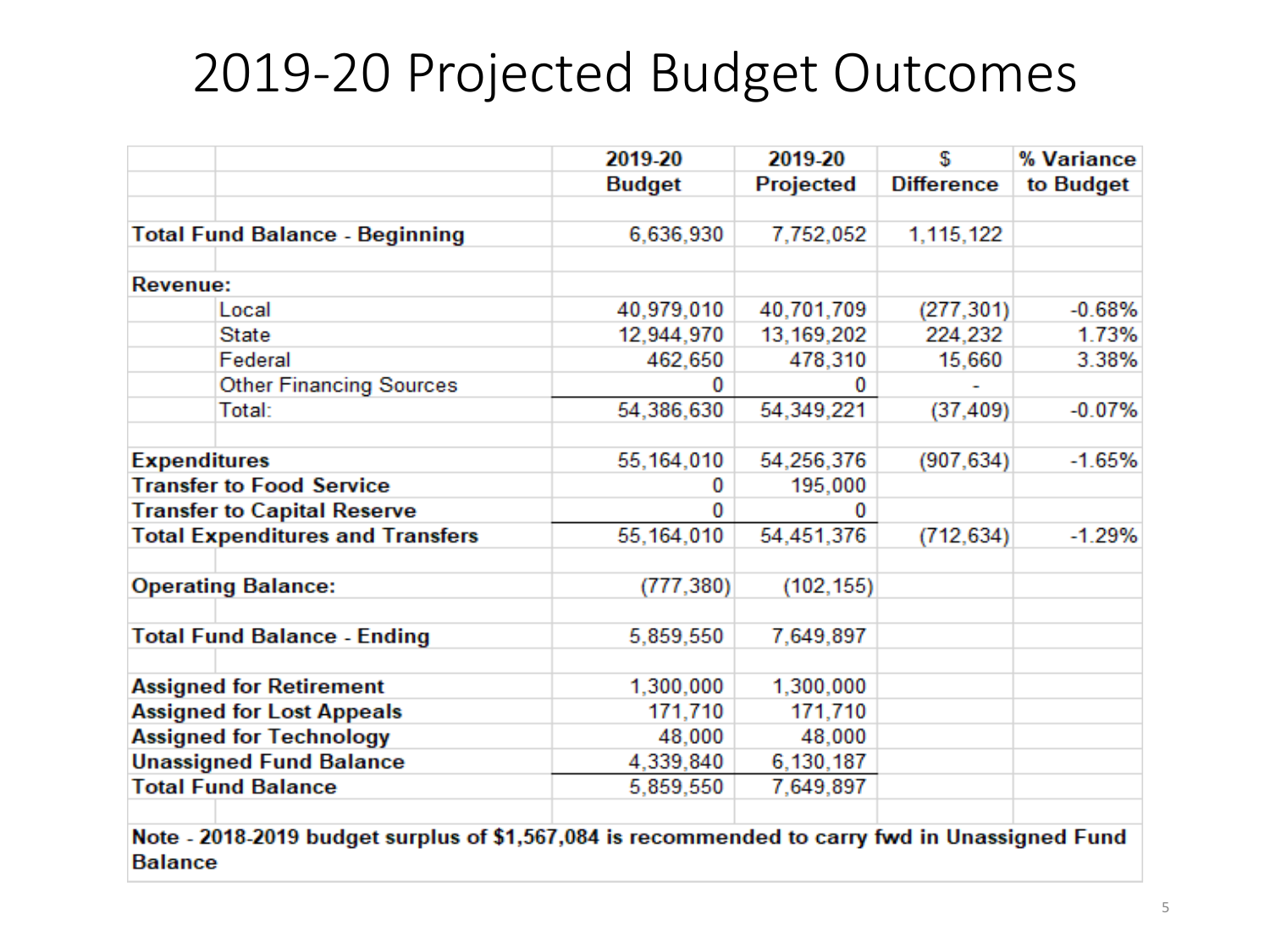# 2020-21 General Fund Budget Timeline

- January 6, 2020 passed Act 1 Index Resolution to not raise taxes more than the adjusted Index of 3.0%
- Upcoming Budget deadlines:
	- May 18, 2020 Board Workshop: deadline to adopt 2020-21 Proposed Final Budget
	- June 18, 2020 Board Meeting: deadline to adopt 2020-21 Final Budget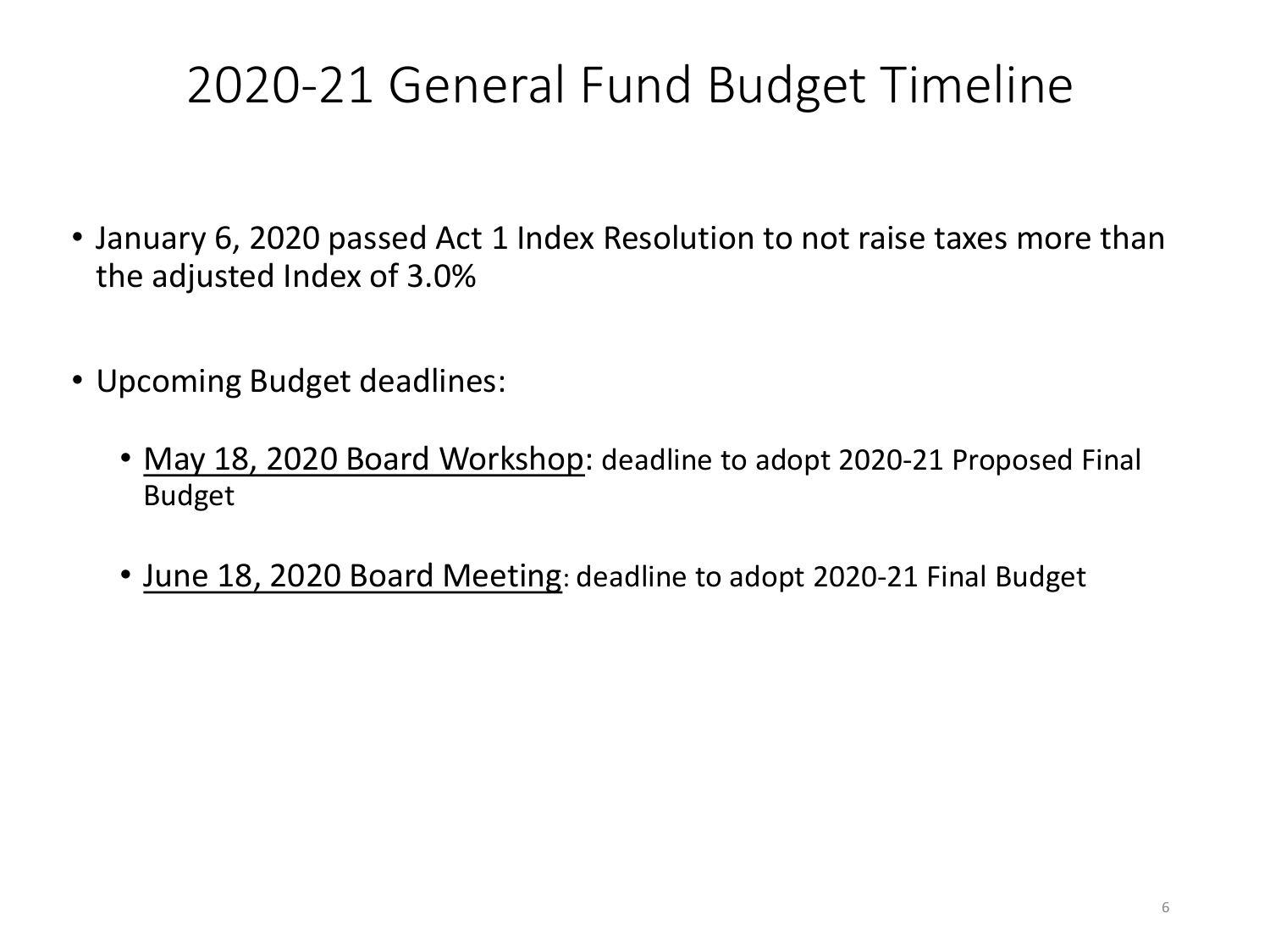#### 2020-21 Real Estate Tax Payment Schedule

|                                | <b>Typical Tax Payment Schedule</b> | Proposed Schedule for 2020-21                 |  |  |  |
|--------------------------------|-------------------------------------|-----------------------------------------------|--|--|--|
| <b>Tax Bills Mailed</b>        | 7/1/2020                            | 7/1/2020 or as soon as possible               |  |  |  |
| End of 2% Discount Period      | 8/31/2020                           | 9/30/2020                                     |  |  |  |
| <b>Installment Due Dates</b>   | 8/31/2020, 10/31/2020, 12/31/2020   | 9/30/2020, 10/31/2020, 11/30/2020, 12/31/2020 |  |  |  |
| Penalty Period begins          | 11/1/2020                           | No Penalty                                    |  |  |  |
| <b>Turnover for Collection</b> | 1/15/2021                           | 1/15/2021                                     |  |  |  |

• When unpaid real estate taxes are turned over to the Tax Claim Bureau, taxpayers may **Delinquent Tax Collection:** make payments in any amount.

- Interest will accrue on the unpaid balance beginning on February 1.
- Properties with tax liens, tax judgments, municipal claims or any other liens may be sold as a part of a tax upset sale.
- If an owner agrees to pay 25% of the amount due on all tax claims and tax judgments plus interest to date and agrees to pay the amount within not more than three installments all within one year of the date of the agreement, the sale of the property may be stayed.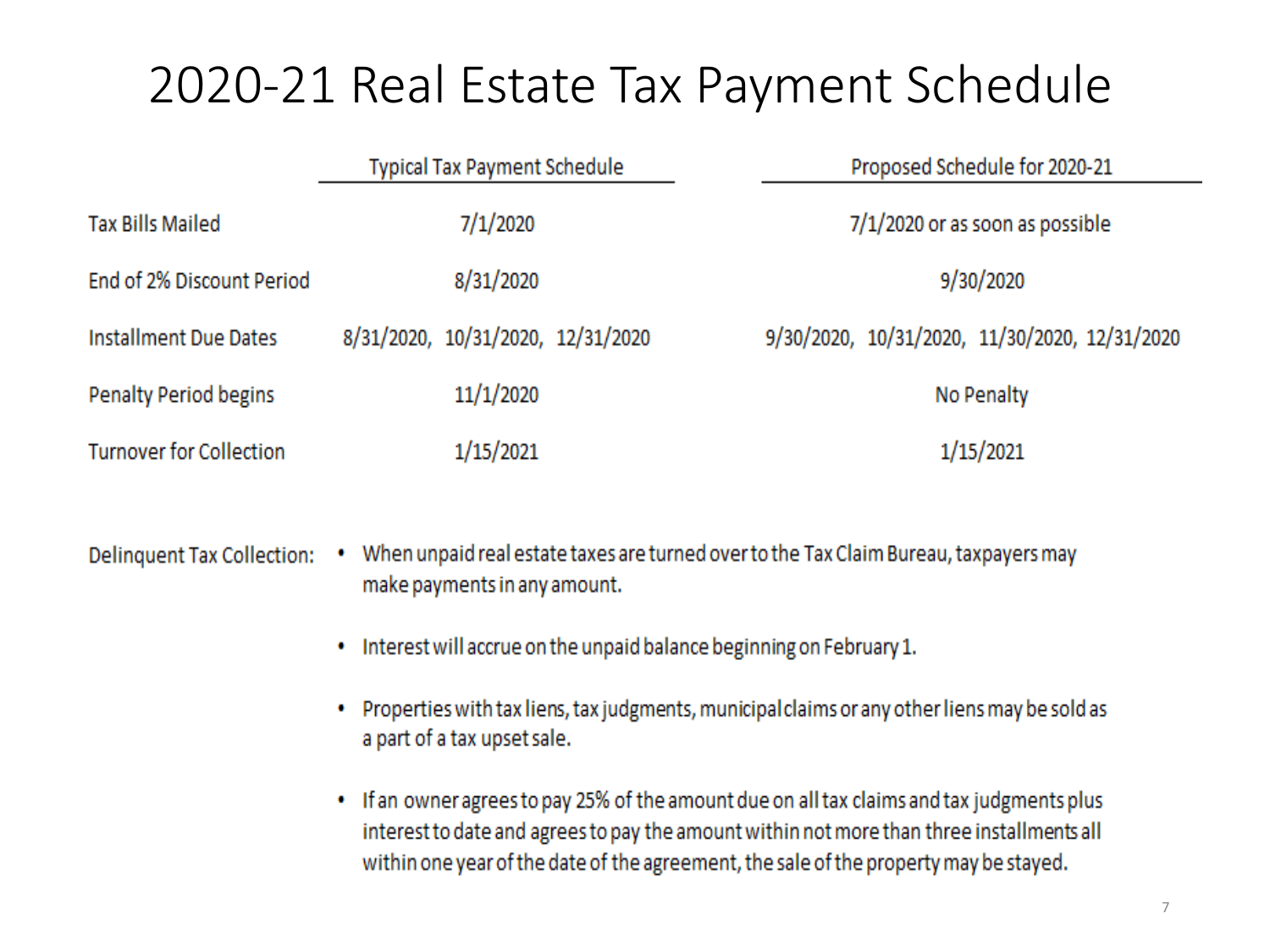#### Index and Millage Rate Increase History

|                                      | <b>Fiscal Year</b> |                  |         |            |         |         | Averages |         |         |         |               |          |
|--------------------------------------|--------------------|------------------|---------|------------|---------|---------|----------|---------|---------|---------|---------------|----------|
|                                      | 2010-11            | 2011-12          | 2012-13 | 2013-14    | 2014-15 | 2015-16 | 2016-17  | 2017-18 | 2018-19 | 2019-20 | $10 - yr$ Avg | 5-yr Avg |
|                                      |                    |                  |         |            |         |         |          |         |         |         |               |          |
| Act 1 Base Index                     | 2.90               | 1.40             | 1.70    | 1.70       | 2.10    | 1.90    | 2.40     | 2.50    | 2.40    | 2.30    | 2.13          | 2.30     |
|                                      |                    |                  |         |            |         |         |          |         |         |         |               |          |
| Adjusted Index for L-S<br>Act 1      | 2.90               | .60 <sub>1</sub> | 1.70    | 2.00       | 2.50    | 2.20    | 2.80     | 2.90    | 2.80    | 2.70    | 2.41          | 2.68     |
|                                      |                    |                  |         |            |         |         |          |         |         |         |               |          |
| Percent Increase in L-S Millage      | 3.72               | 1.60             | 1.70    | $*_{1.90}$ | 0.90    | 1.30    | 1.90     | 1.50    | 1.50    | 1.70    | 1.77          | 1.58     |
|                                      |                    |                  |         |            |         |         |          |         |         |         |               |          |
| Avg Increase Lancaster Cty Districts | 3.46               | 1.45             | 2.36    | 2.16       | 2.03    | 1.71    | 2.79     | 2.22    | 2.15    | 2.15    | 2.25          | 2.20     |

- 9 out of 10 years L-S was below or at the index.
- 8 out of 10 years L-S was below the County Average.

\* 1.26% net increase when factoring in elimination of the per capita tax.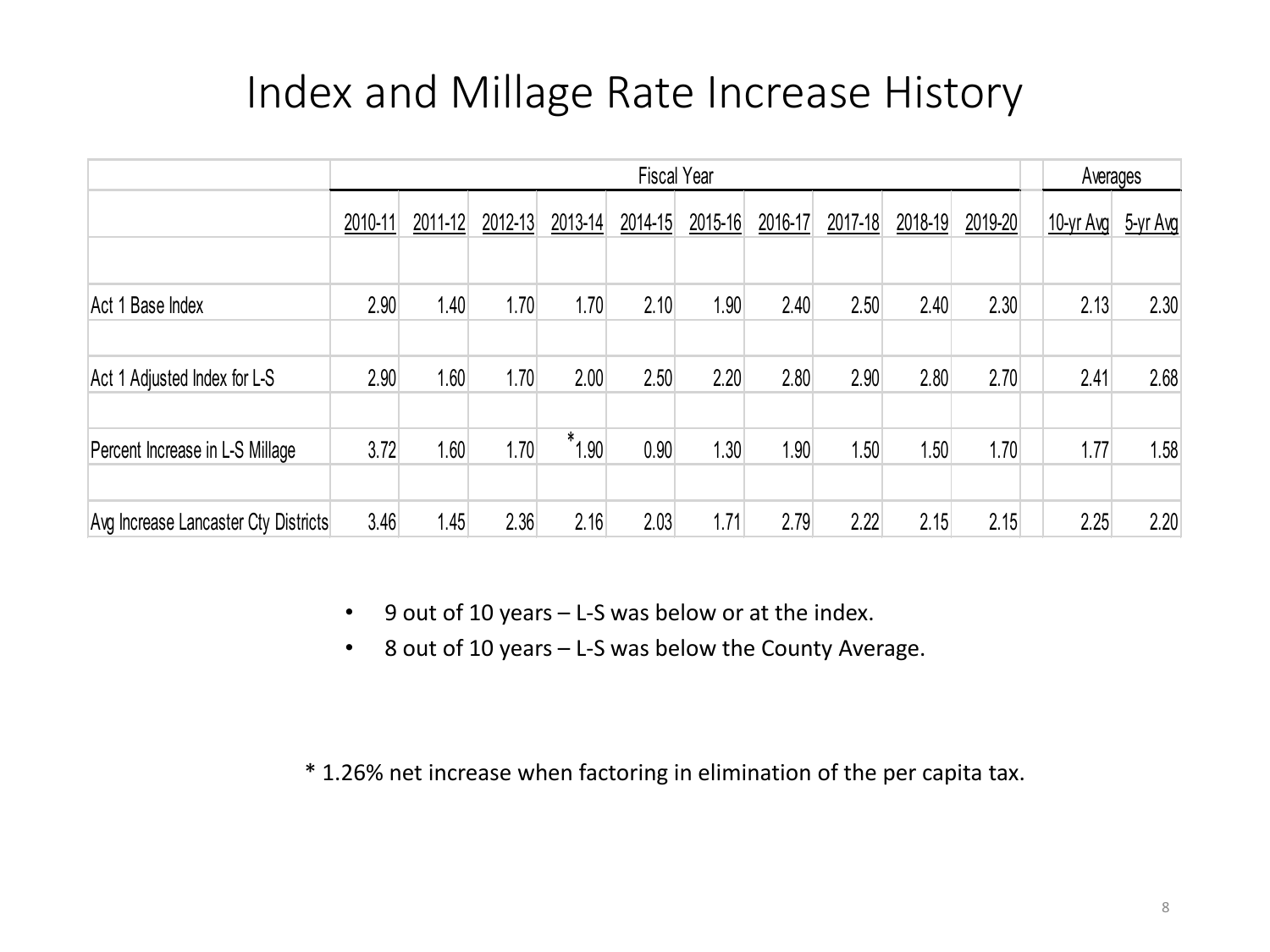#### 2020-21 Proposed Budget Summary 0% Millage Increase

|                                    |                                         | 2019-20       | 2019-20          | 2020-21         |                   | $\%$    |
|------------------------------------|-----------------------------------------|---------------|------------------|-----------------|-------------------|---------|
|                                    |                                         | <b>Budget</b> | <b>Projected</b> | <b>Proposed</b> | <b>Difference</b> | Change  |
|                                    |                                         |               |                  |                 |                   |         |
|                                    | <b>Total Fund Balance - Beginning</b>   | 6,636,930     | 7,752,052        | 7,649,897       | (102, 155)        | $-1.32$ |
|                                    |                                         |               |                  |                 |                   |         |
| <b>Revenue:</b>                    |                                         |               |                  |                 |                   |         |
|                                    | Local                                   | 40,979,010    | 40,701,709       | 39,726,390      | (975, 319)        | $-2.40$ |
|                                    | <b>State</b>                            | 12,944,970    | 13, 169, 202     | 13,308,890      | 139,688           | 1.06    |
|                                    | Federal                                 | 462,650       | 478,310          | 478,310         | 0                 | 0.00    |
|                                    | <b>Other Financing Sources</b>          | 0             | 0                | 0               | $\bf{0}$          |         |
|                                    | Total:                                  | 54,386,630    | 54,349,221       | 53,513,590      | (835, 631)        | $-1.54$ |
|                                    |                                         |               |                  |                 |                   |         |
| <b>Expenditures</b>                |                                         | 55,164,010    | 54,256,376       | 56,509,534      | 2,253,158         | 4.15    |
| <b>Transfer to Food Service</b>    |                                         | 0             | 195,000          |                 |                   |         |
| <b>Transfer to Capital Reserve</b> |                                         | 0             | 0                | 0               |                   |         |
|                                    | <b>Total Expenditures and Transfers</b> | 55,164,010    | 54,451,376       | 56,509,534      | 2,058,158         | 3.78    |
| <b>Operating Balance:</b>          |                                         | (777, 380)    | (102, 155)       | (2,995,944)     |                   |         |
|                                    | <b>Total Fund Balance - Ending</b>      | 5,859,550     | 7,649,897        | 4,653,953       |                   |         |
|                                    | <b>Assigned for Retirement</b>          | 1,300,000     | 1,300,000        | 1,300,000       |                   |         |
|                                    | <b>Assigned for Lost Appeals</b>        | 171,710       | 171,710          | 171,710         |                   |         |
| <b>Assigned for Technology</b>     |                                         | 48,000        | 48,000           | 0               |                   |         |
|                                    | <b>Unassigned Fund Balance</b>          | 4,339,840     | 6,130,187        | 3,182,243       |                   |         |
| <b>Total Fund Balance</b>          |                                         | 5,859,550     | 7,649,897        | 4,653,953       |                   |         |
| <b>Expenditures</b>                | % of Unassigned Fund Balance to Total   | 7.87%         | 11.26%           | 5.63%           |                   |         |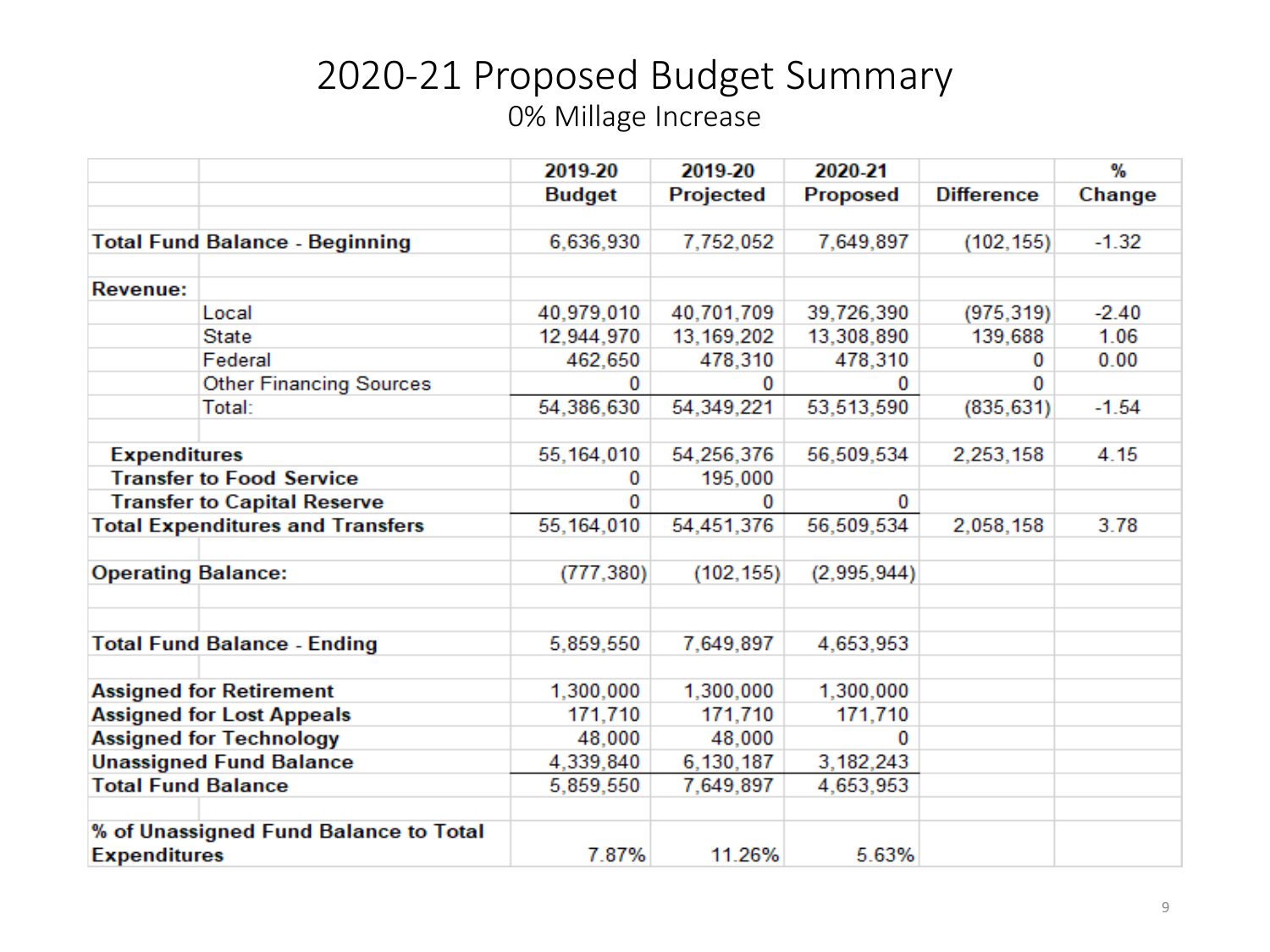### Comparison of Millage Increases

|                                    | 2019-20    | 2020-21     |             |             |             |              |               |  |  |
|------------------------------------|------------|-------------|-------------|-------------|-------------|--------------|---------------|--|--|
|                                    | Projected  | 0.00%       | 0.50%       | 1.00%       | 1.50%       | 1.75%        | 2.00%         |  |  |
|                                    |            |             |             |             |             |              |               |  |  |
| Revenue:                           | 54,349,221 | 53,513,590  | 53,690,750  | 53,870,220  | 54,048,440  | 54, 137, 543 | 54,226,650    |  |  |
|                                    |            |             |             |             |             |              |               |  |  |
| Expenditures                       | 54,451,376 | 56,509,534  | 56,509,534  | 56,509,534  | 56,509,534  | 56,509,534   | 56,509,534    |  |  |
|                                    |            |             |             |             |             |              |               |  |  |
| <b>Operating Balance:</b>          | (102, 155) | (2,995,944) | (2,818,784) | (2,639,314) | (2,461,094) | (2,371,991)  | (2, 282, 884) |  |  |
|                                    |            |             |             |             |             |              |               |  |  |
| <b>Total Fund Balance - Ending</b> | 7,649,897  | 4,653,953   | 4,831,113   | 5,010,583   | 5,188,803   | 5,277,906    | 5,367,013     |  |  |
| Change from 0.0%                   |            |             | 177,160     | 356,630     | 534,850     | 623,953      | 713,060       |  |  |
|                                    |            |             |             |             |             |              |               |  |  |
| Assigned for Retirement            | 1,300,000  | 1,300,000   | 1,300,000   | 1,300,000   | 1,300,000   | 1,300,000    | 1,300,000     |  |  |
| Assigned for Lost Appeals          | 171,710    | 171,710     | 171,710     | 171,710     | 171,710     | 171,710      | 171,710       |  |  |
| Assigned for Technology            | 48,000     |             |             |             |             |              |               |  |  |
| <b>Unassigned Fund Balance</b>     | 6,130,187  | 3, 182, 243 | 3,359,403   | 3,538,873   | 3,717,093   | 3,806,196    | 3,895,303     |  |  |
| <b>Total Fund Balance</b>          | 7,649,897  | 4,653,953   | 4,831,113   | 5,010,583   | 5,188,803   | 5,277,906    | 5,367,013     |  |  |
|                                    |            |             |             |             |             |              |               |  |  |
|                                    |            |             |             |             |             |              |               |  |  |
| Median Homestead \$216,400         |            | 3,663       | 3,681       | 3,700       | 3,718       | 3,727        | 3,736         |  |  |
| Change from 0.0%                   |            |             | 18          | 37          | 55          | 64           | 73            |  |  |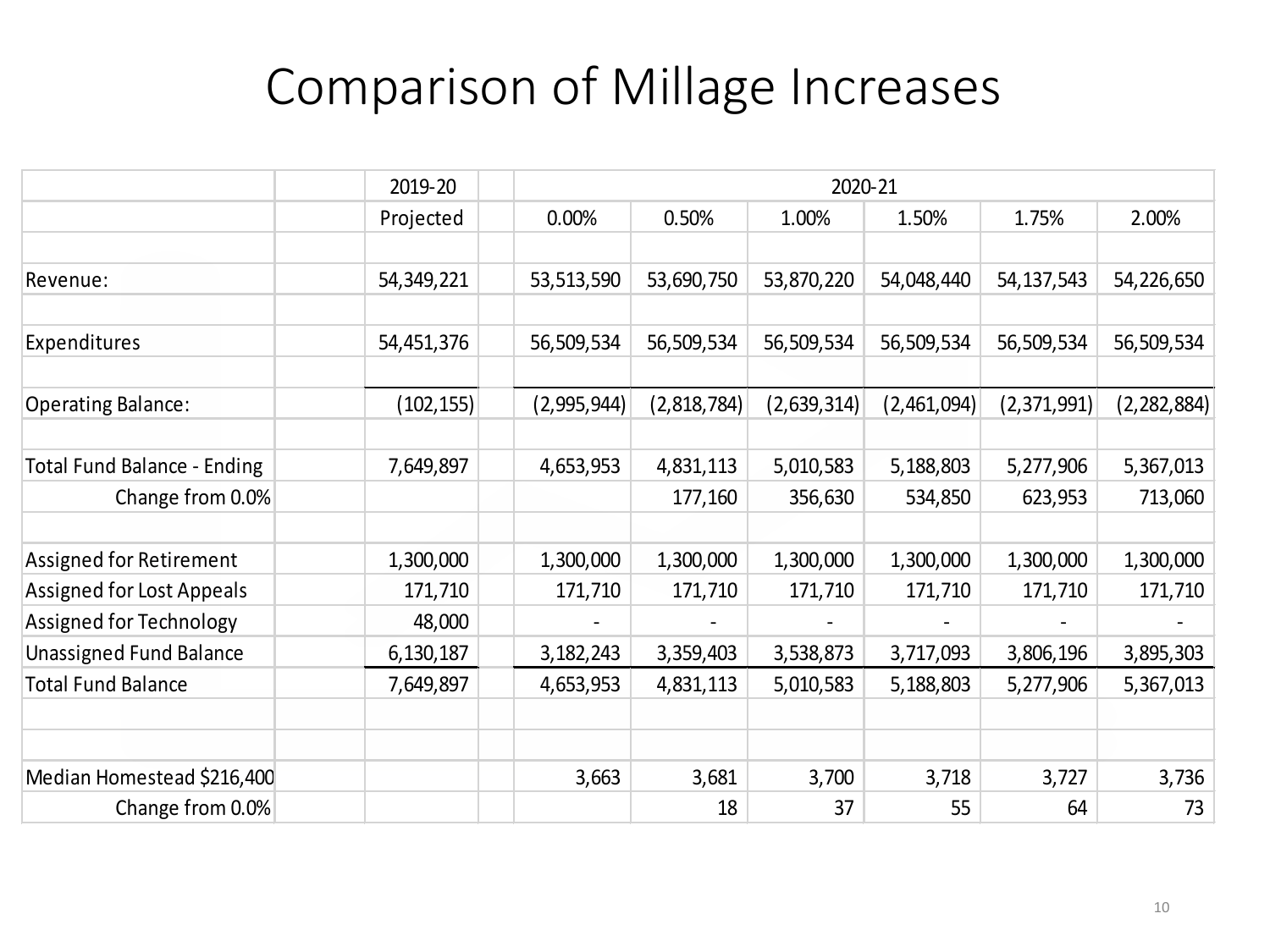# Items From the Committee